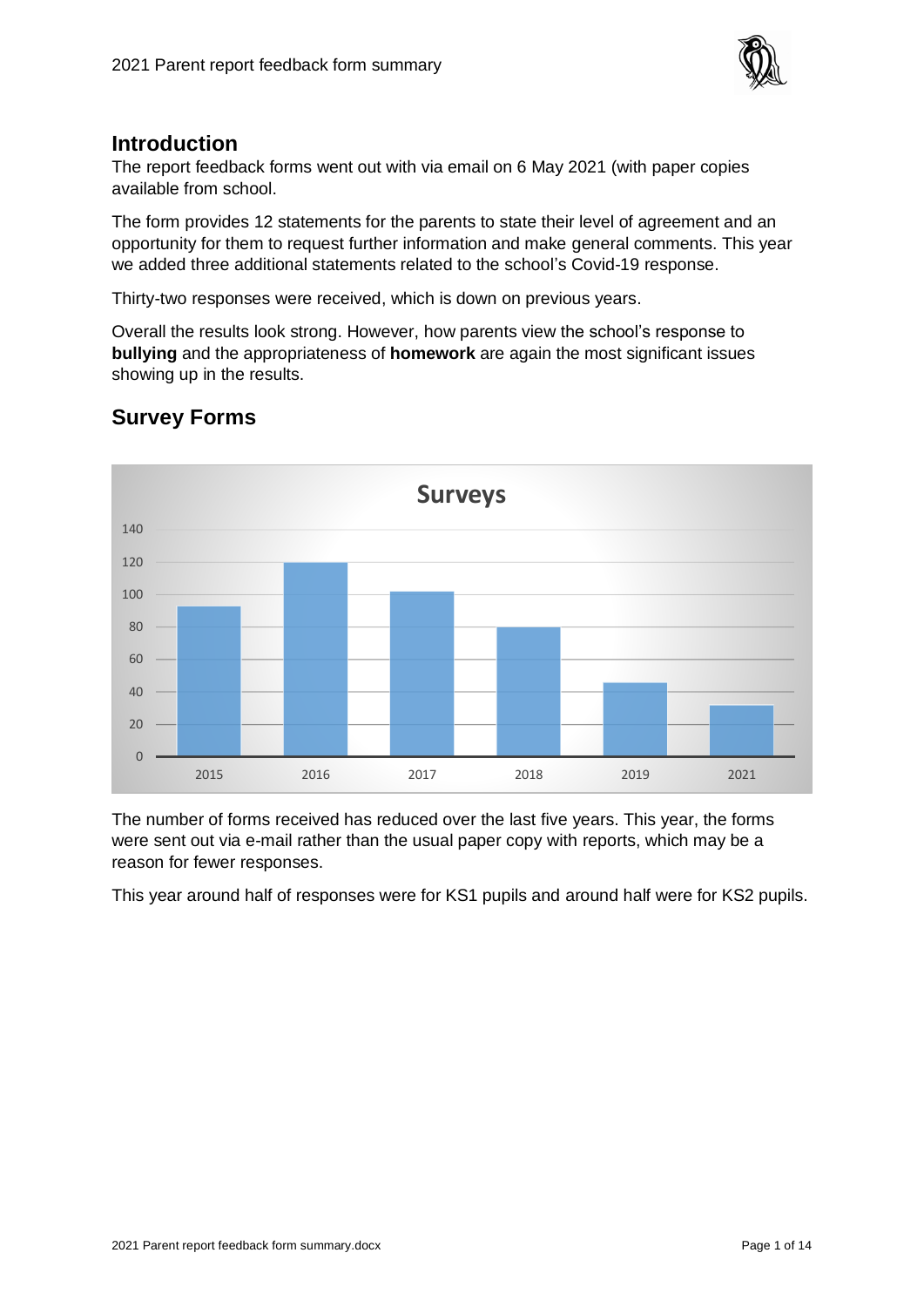



## **Colours**

The following colours are used in the charts.



# **Comments received (Whole School, KS1, KS2)**



For the purposes of this analysis, positive comments [green] contain only praise and are not actionable and constructive comments [orange] contain some suggestion or criticism that may have the potential to be actioned. Often, the constructive comments also include praise.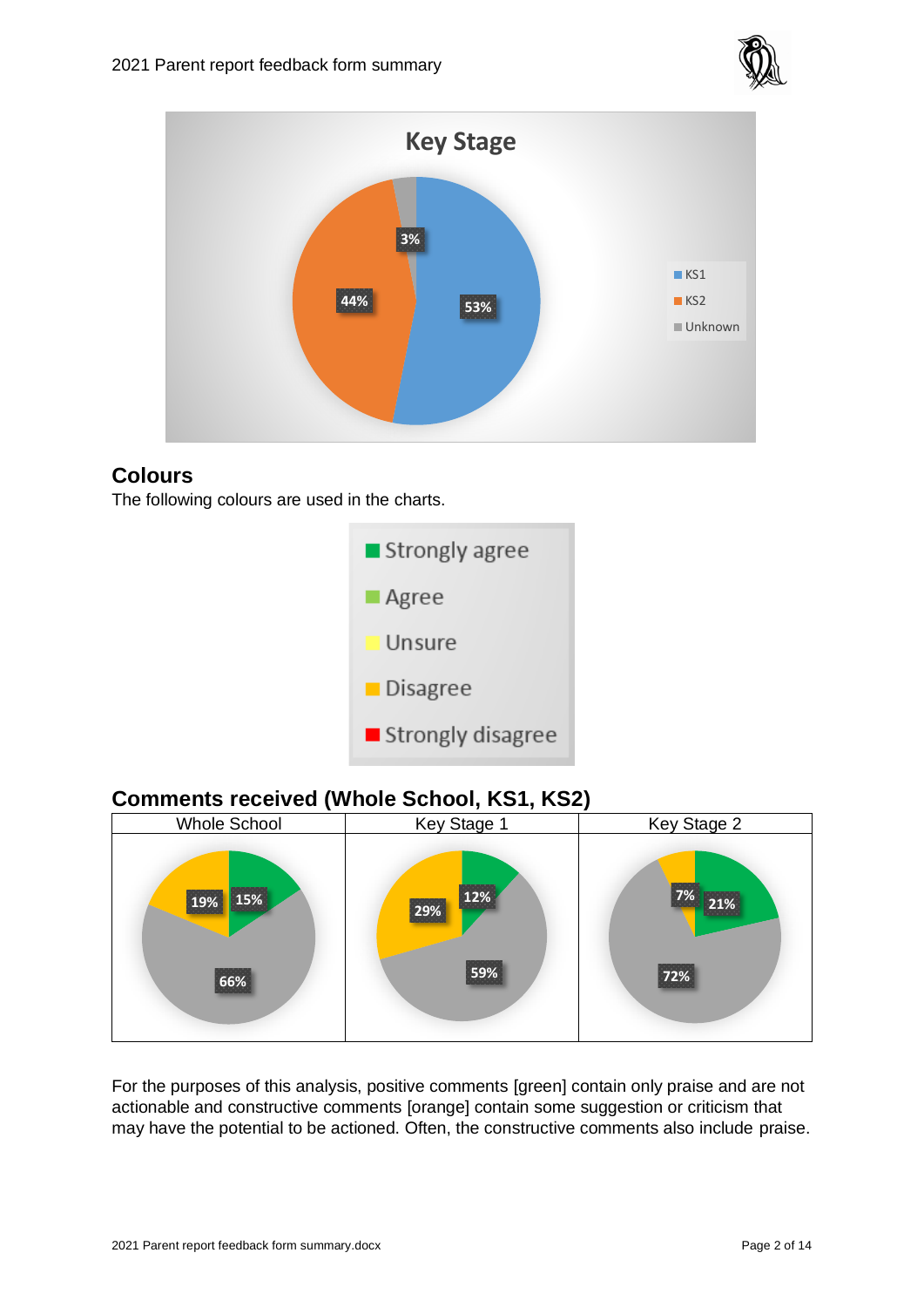

## **Responses to the statements**

The responses to the statements look strong and are similar to previous years. The most contentious questions relate to homework and bullying, with bullying scoring less than usual. It can be seen from chart below that the levels of strong agreement and agreement are high.



# **Strongly Agree & Agree (KS1)**



HOME LEARNING GAVE MY CHILD GOOD … THE COMMUNICATION RELATING TO COVID-19 HAS THE SCHOOL HAS RESPONDED WELL TO THE COVID-19. MY CHILD IS HAPPY AT SCHOOL MY CHILD FEELS SAFE AT SCHOOL MY CHILD MAKES GOOD PROGRESS AT SCHOOL MY CHILD IS WELL LOOKED AFTER AT SCHOOL MY CHILD IS TAUGHT WELL AT SCHOOL MY CHILD RECEIVES APPROPRIATE HOMEWORK FOR THE SCHOOL MAKES SURE THAT PUPILS ARE WELL. THE SCHOOL DEALS EFFECTIVELY WITH BULLYING THE SCHOOL IS WELL LED AND MANAGED THE SCHOOL RESPONDS WELL TO ANY CONCERNS I... I RECEIVE VALUABLE INFORMATION FROM MY … I WOULD RECOMMEND THE SCHOOL TO ANOTHER …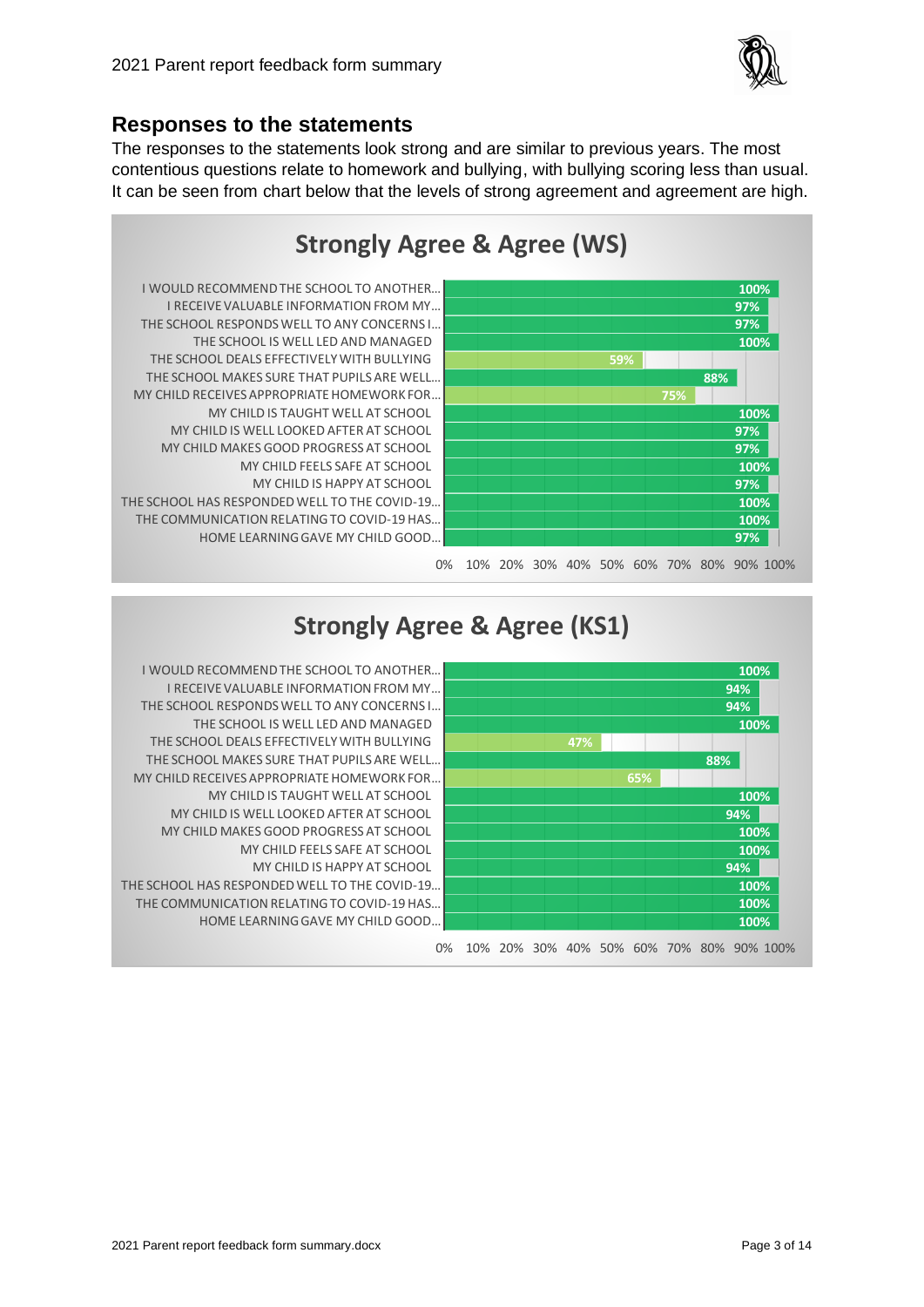





#### Minimum response per form



These charts show the minimum response on each of the forms that were processed for the whole school, KS1 and KS2. For example, 17% of KS1 responses were all strongly agree and 18% of KS1 forms include at least one disagree response.

#### I would recommend the school to another parent



| I receive valuable information from my school about my child's progress |  |  |
|-------------------------------------------------------------------------|--|--|
|-------------------------------------------------------------------------|--|--|

| Whole<br>chool<br>י | αe<br>ev<br>$\ddot{\phantom{0}}$ | $+ - - -$<br>$\mathbf{r}$<br>16<br>nev.<br>. L |
|---------------------|----------------------------------|------------------------------------------------|
|                     |                                  |                                                |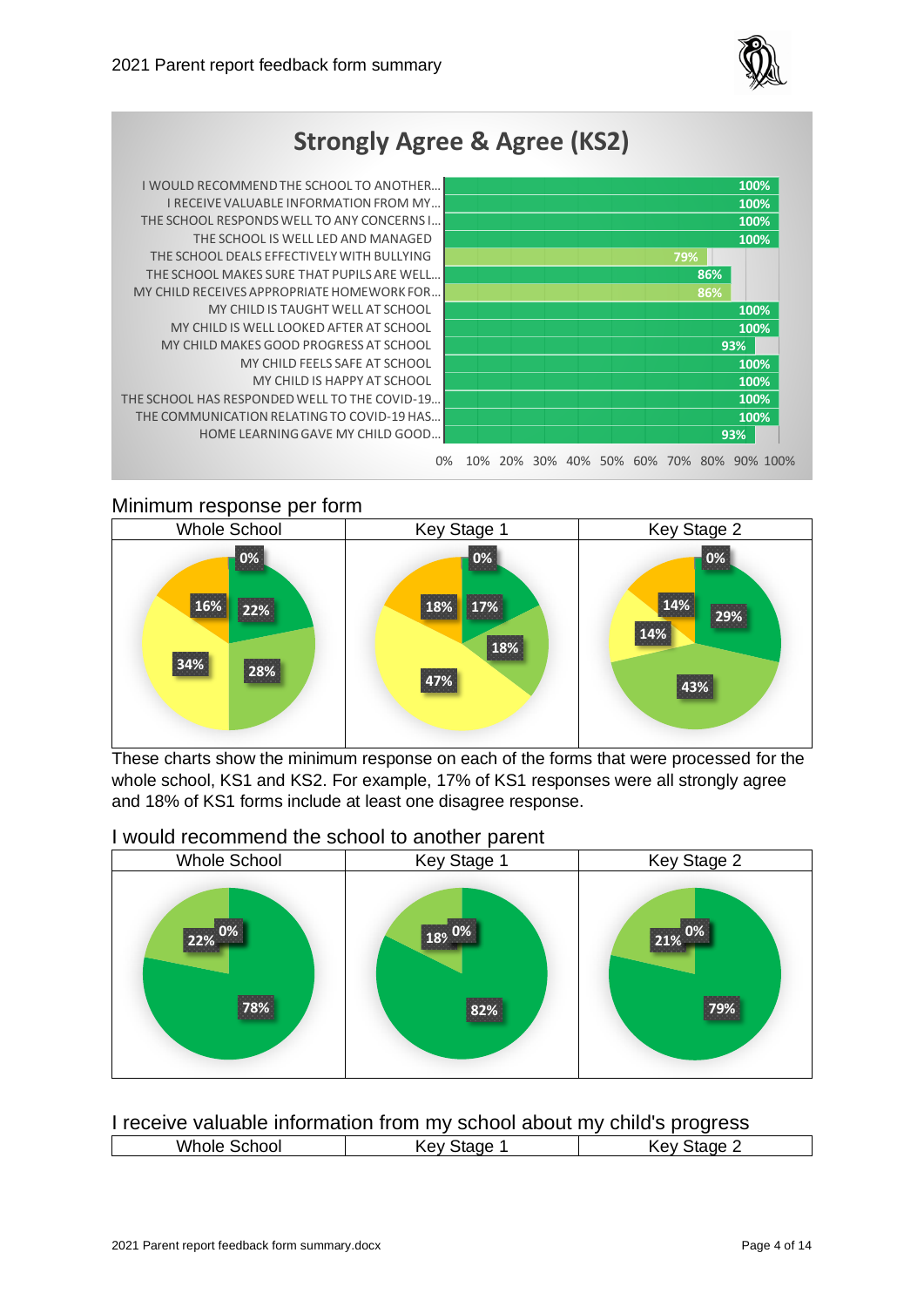

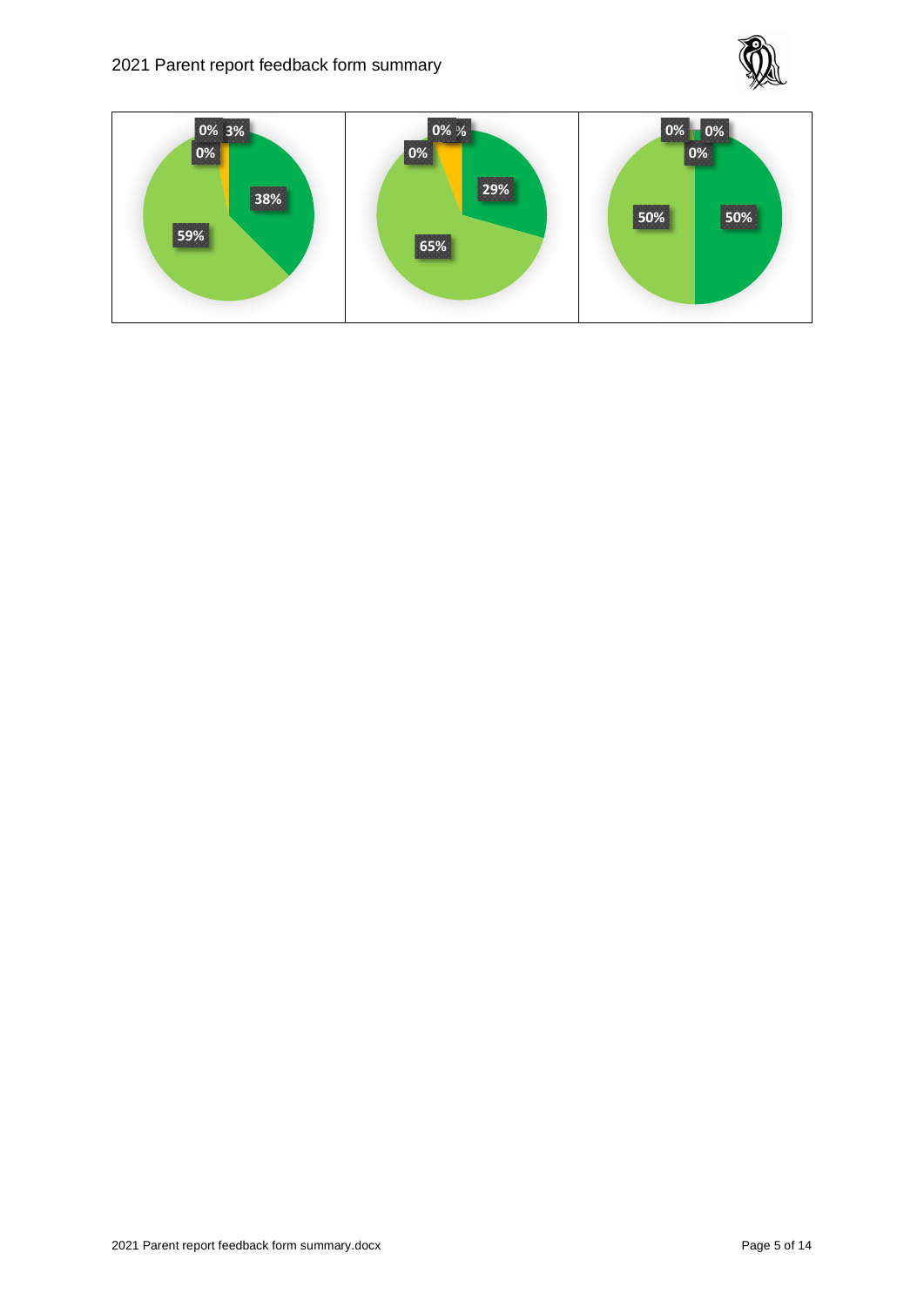

The school responds well to any concerns I raise

There are three rows of charts for this response. The first is for all respondents, the second is for respondents who have raised a concern in the last 12 months, the third is for respondents who have not raised a concern in the last 12 months.



This is encouraging since all those who were unsure of how well the school responds to concerns had not raised a concern and all of those who had raised a concern strongly agreed or agreed that the school responded well.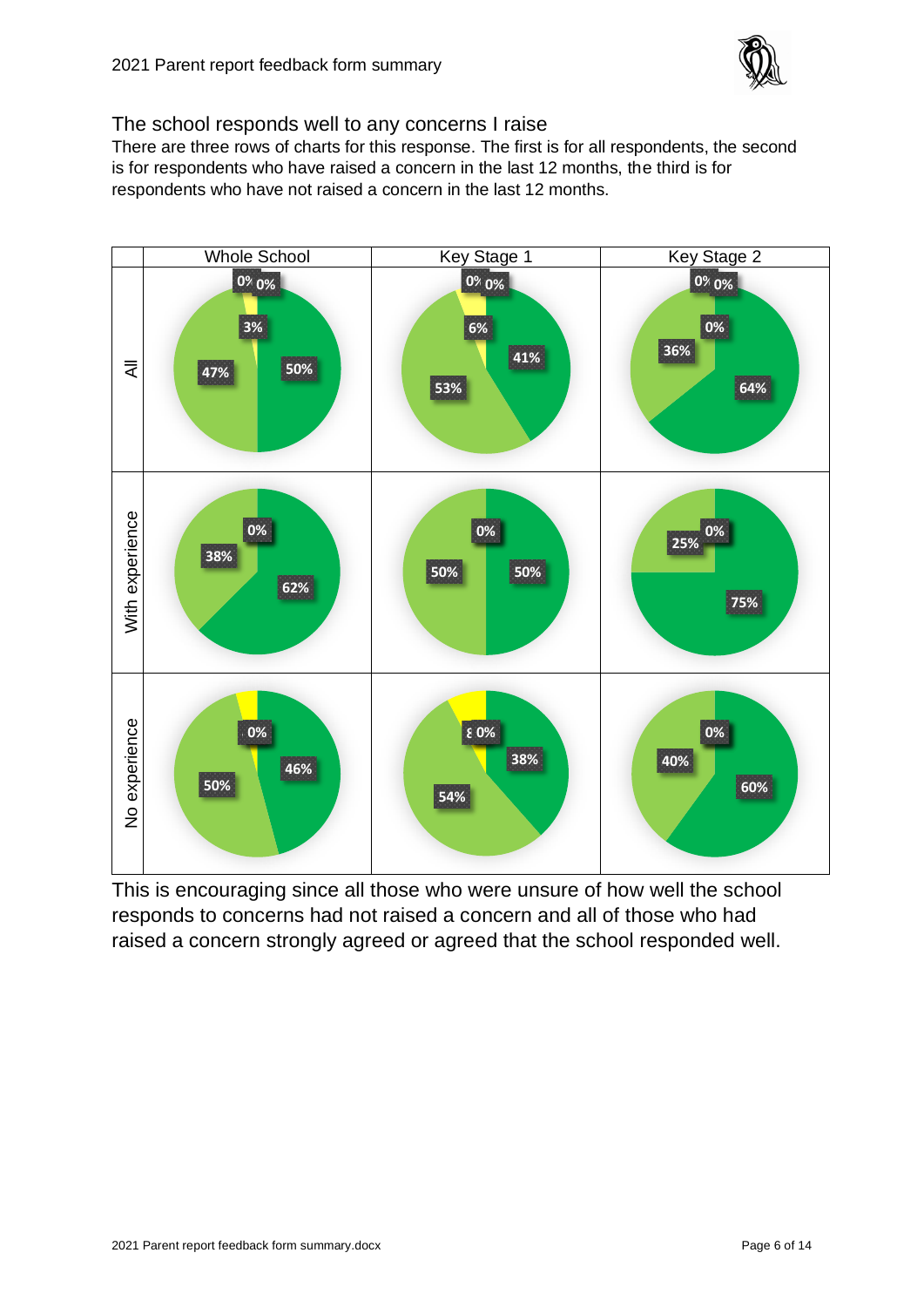

#### The school is well led and managed



The school deals effectively with bullying

There are three rows of charts for this response. The first is for all respondents, the second is for respondents with experience of how the school deals with bullying in the last 12 months, the third is for respondents with no experience of how the school deals with bullying in the last 12 months.

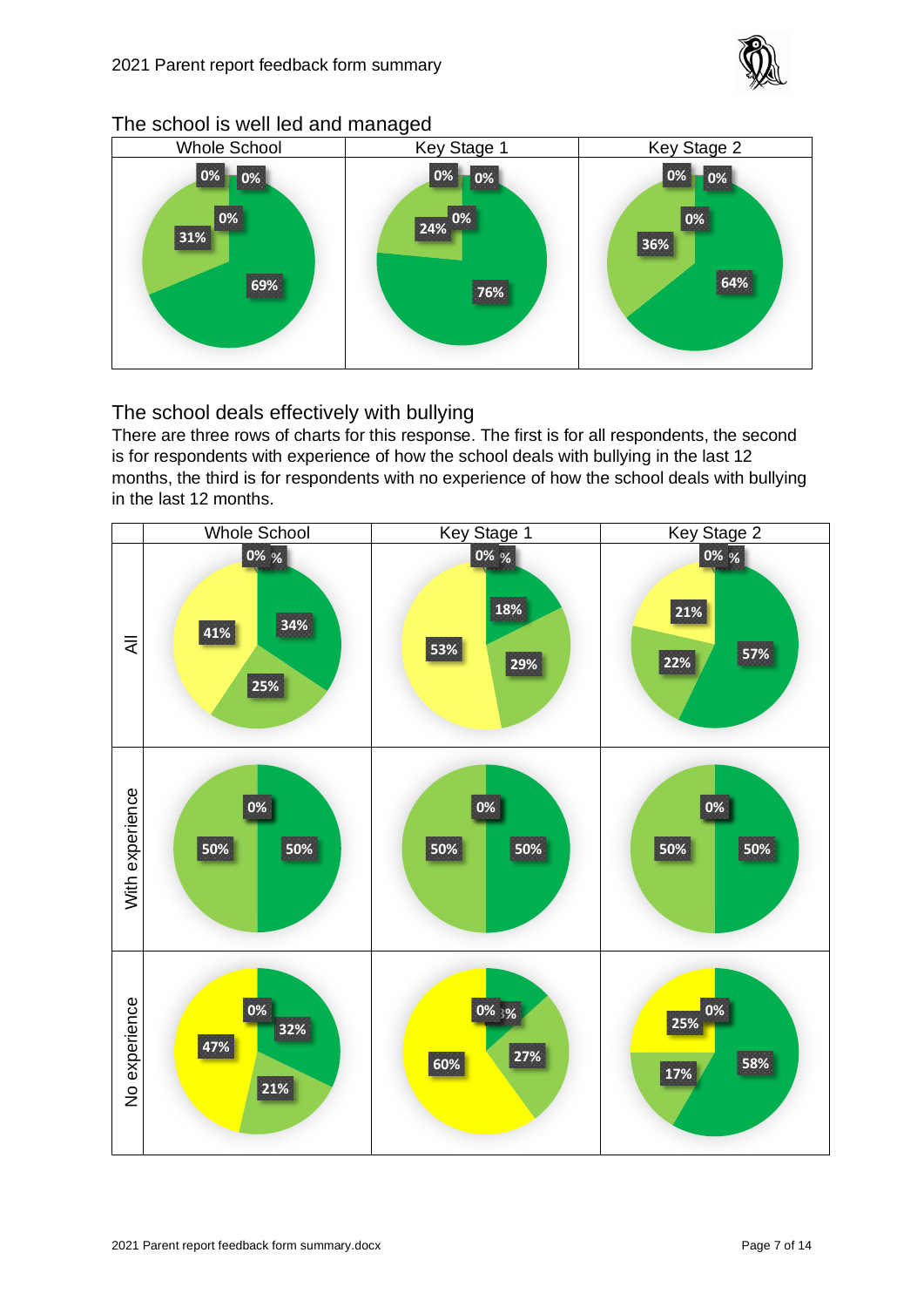

Again, the lack of yellow in the middle row is what we want to see. There are fewer strongly agrees compared with agrees, than last time, but this doesn't seem significant and may be a result of the post lockdown increase in incidents.



#### The school makes sure that pupils are well behaved

#### My child receives appropriate homework for their age



Homework is traditionally a relatively divisive issue at Bellbird. The KS1 results look better than last time.

#### My child is taught well at school

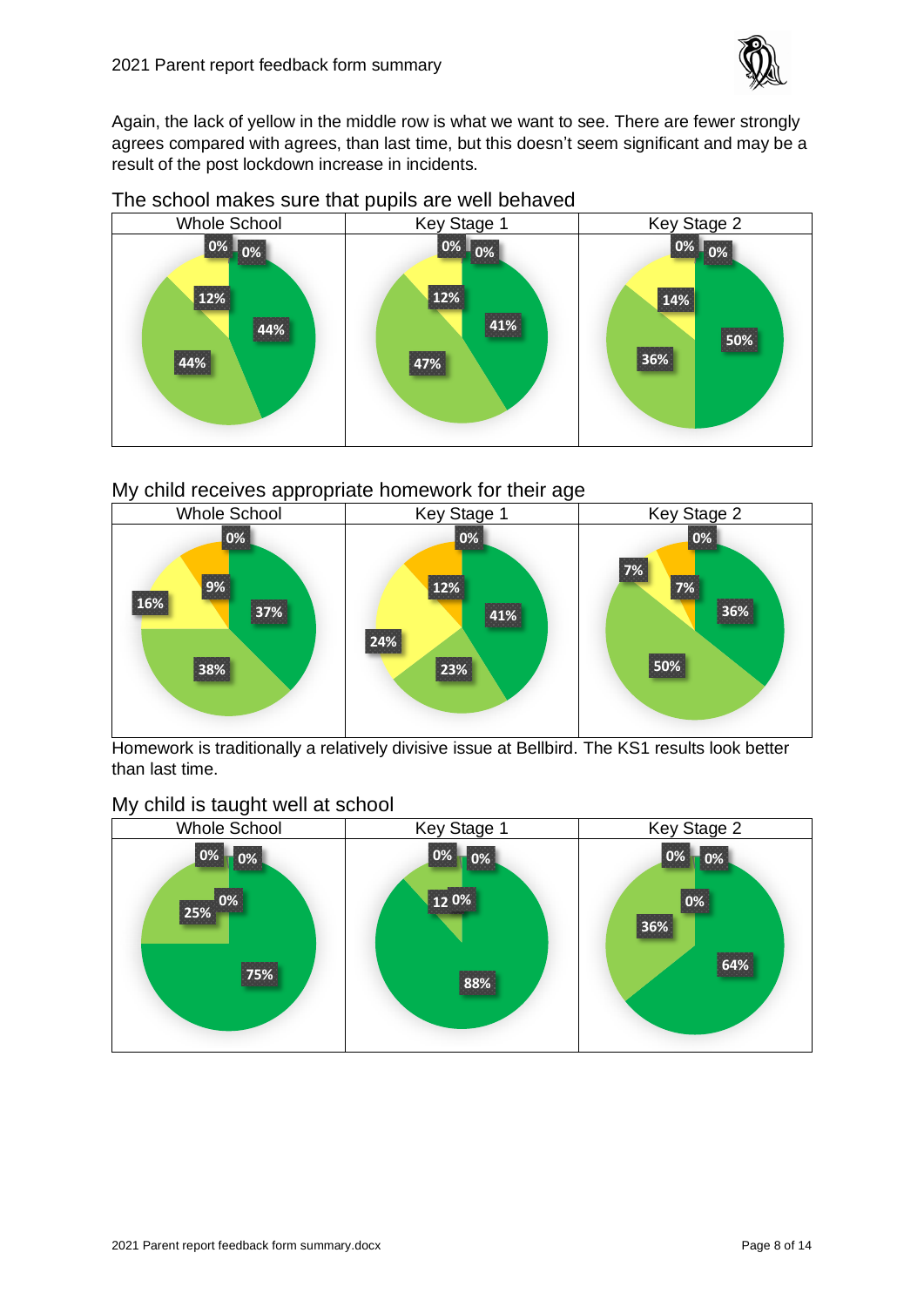

#### My child is well looked after at school



There were no unsure responses last time



There were no disagree responses last time



## My child feels safe at school

Better than last time as there were unsure and disagree responses last time.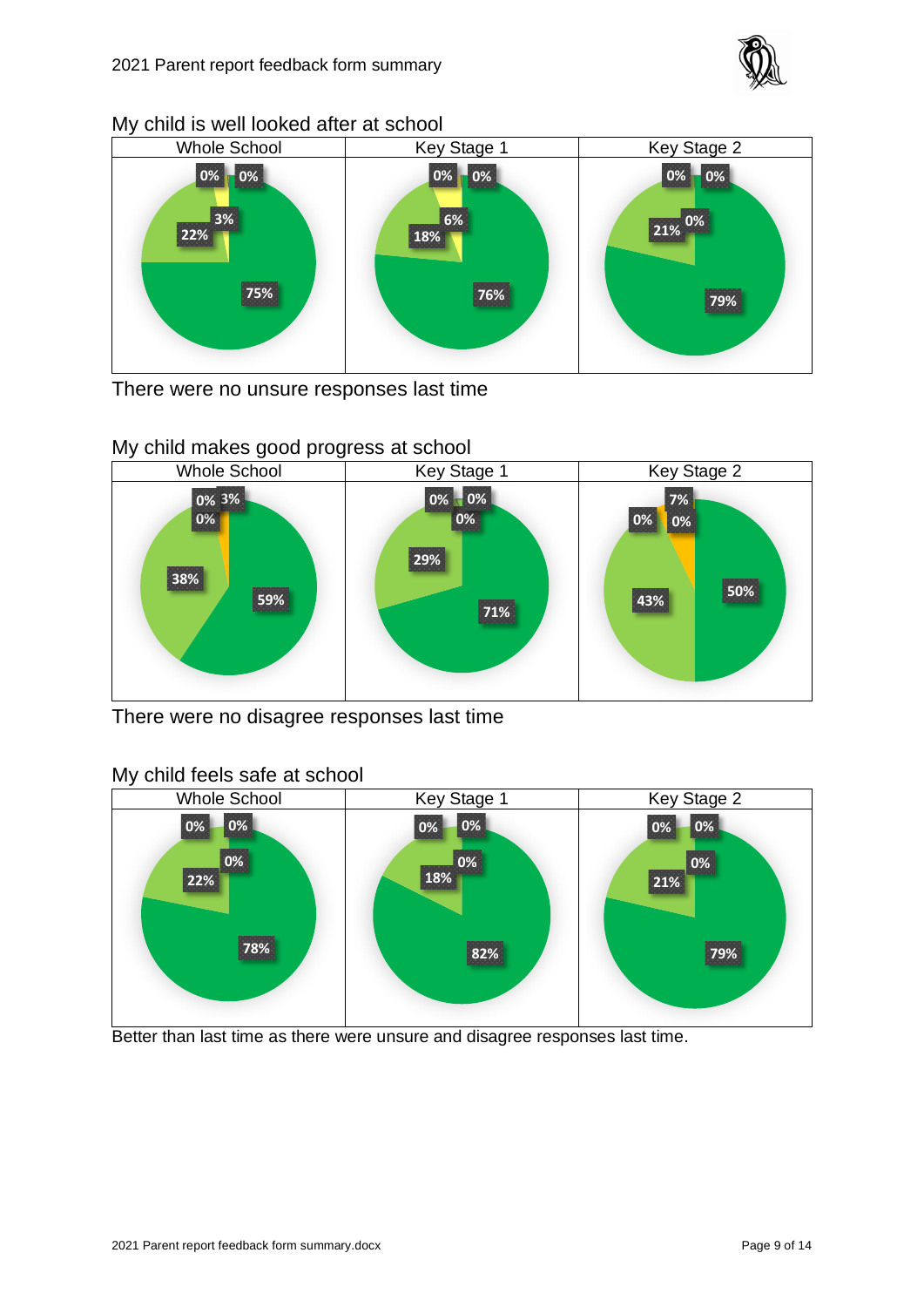

# My child is happy at school

| <b>Whole School</b>                                             | Key Stage 1                   | Key Stage 2                                     |
|-----------------------------------------------------------------|-------------------------------|-------------------------------------------------|
| $\begin{array}{c}\n 0\% \\ 3\% \\ \end{array}$<br>25% 0%<br>72% | 0%<br> 0%<br>6%<br>18%<br>76% | $\blacksquare$ 0%<br>$ 0\%$<br>0%<br>29%<br>71% |
|                                                                 |                               |                                                 |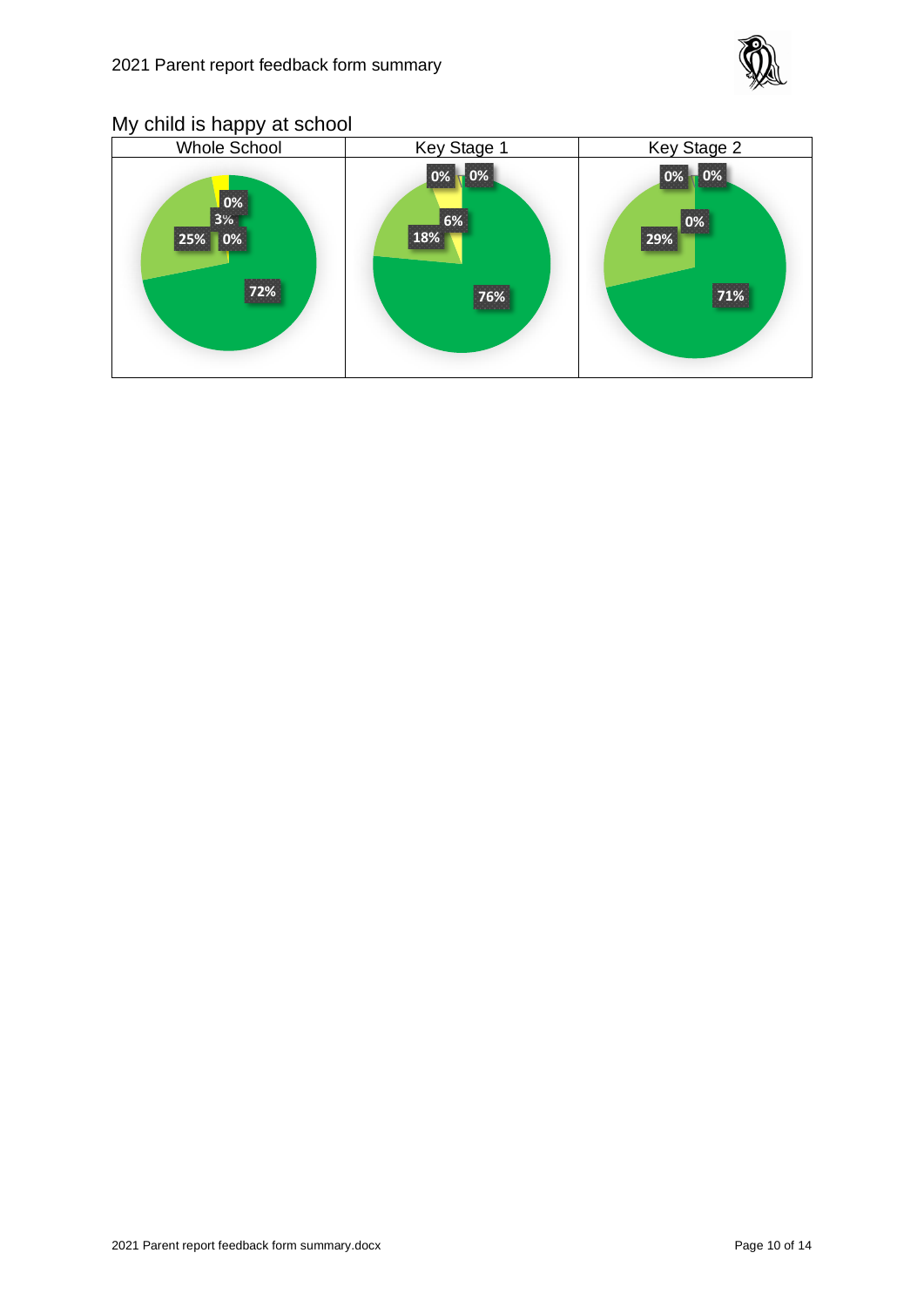

## **Covid response related questions**

Very strong responses to the Covid response related questions.

The school has responded well to the Covid-19 pandemic



#### The communication relating to Covid-19 has been clear



## Home learning gave my child good opportunities to learn from home

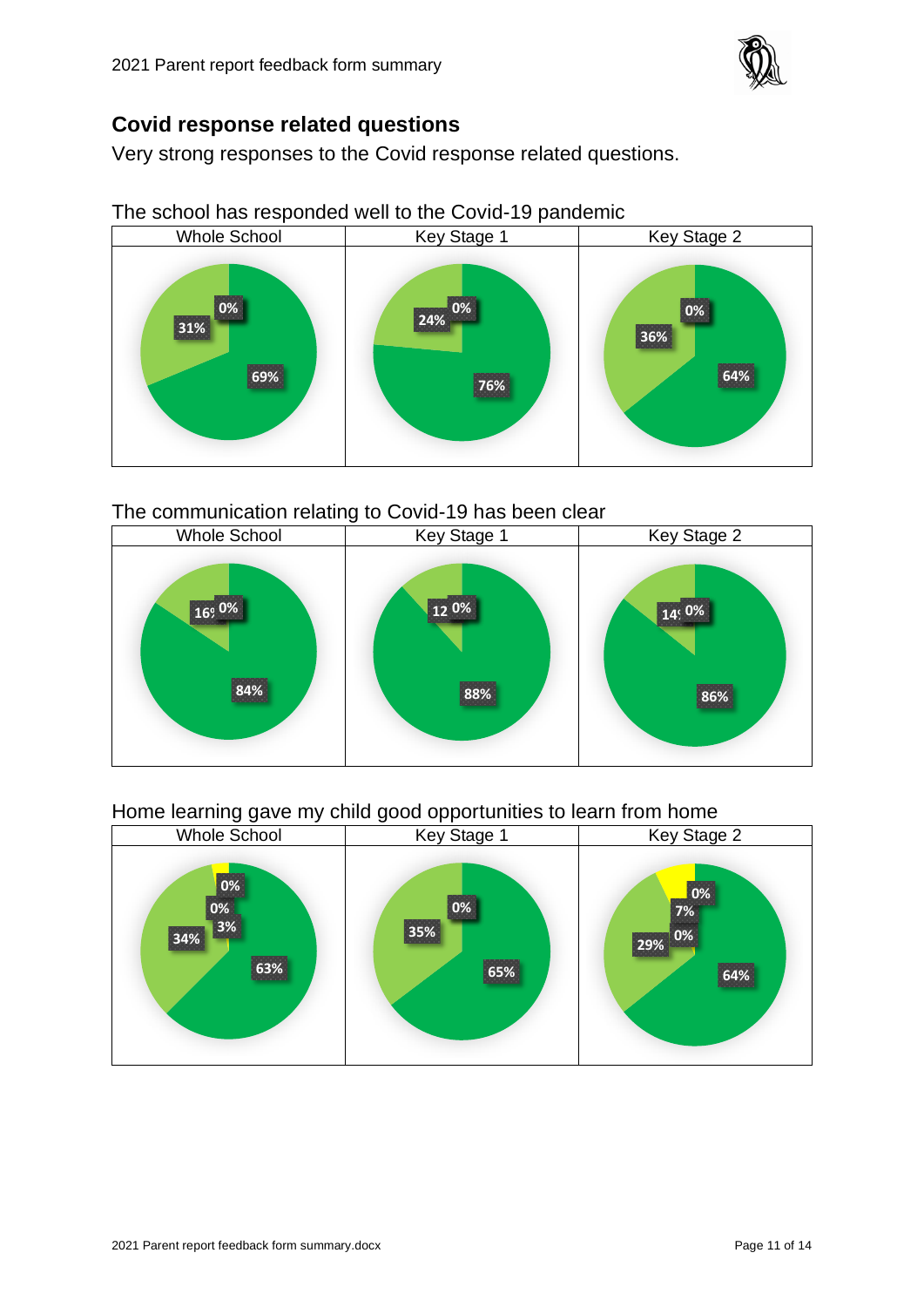

### **Raw results**

This table shows all of the results for each feedback form to show how the scores were distributed. Each row shows the responses on a single form. The numbers relate to the responses (5 is strongly agree through to 1 which is strongly disagree). Each form was given a number when the results were collated. This allows individual forms to be referred back to from this table (e.g. row 3, 21, 22, 23 & 24 may need following up).



# **Summary of constructive comments**

• We have talked about the level of **homework** before. Child was used to doing more at his previous school and I think it helped them focus on the subjects. It was also good to have a routine whereas now it can be hard to encourage then to start any of the maths or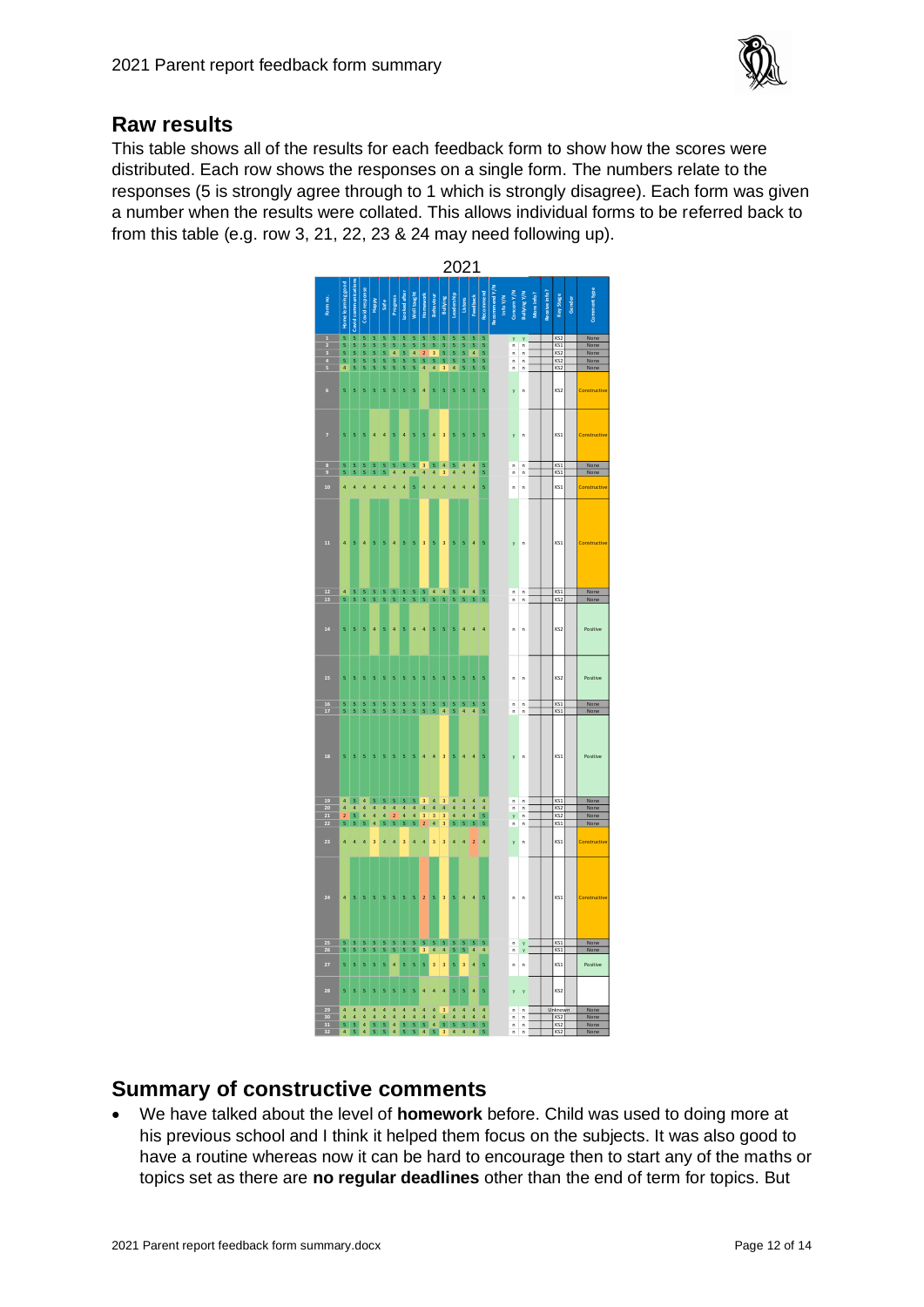

otherwise we are **very pleased** with his progress and all the effort that everyone at the Bellbird puts into helping all the children.

- I think you've **coped marvellously during the pandemic**, and there was very good home learning provision. I was very impressed, and it was good to know exactly what level they were at so that we could support them on the latest things they were learning. I also appreciated the support that as given to me, the parent through home learning! It is great to have the regular parent consultations, but it is **difficult to get a proper feel for what they are learning** on a weekly basis now they are back in the classroom, in terms of things like which phonemes they've learnt etc. Possibly we might get **more feedback** like that if it weren't for the pandemic, I don't know. I'm not even sure it's practical to provide that much detail! I have been enjoying all the Tapestry observations and photos so valuable, thank you!
- Surveys like this could be done electronically e.g. via **Google Docs**. The same could be said for **permission slips**, it could be done online to **reduce the need for parents to print** letters/surveys out. The use of school cloud for parents' evenings would allow appointments to have **strict time limits**.
- 1. Over the last year the school has **felt a little like a black box**. The children go in and come out, but without the normal interaction of parents with teachers at the gate, it has been **difficult at times to gauge how the children are doing**. This is a comment and not a fault, as clearly it is **due to the pandemic**! 2. My child recently said, unprompted, **"Bellbird is a kind school"** 3. The school and staff have been amazing during the most challenging year. We have been hugely grateful for all that has been done. I would however urge the school to think about the new reception intake should the present social distancing etc. situation still exist in the autumn. L**ast September it was distressing for parents and children** that on their first ever day (1 hour) at school, they were to be sent into a large room full of adults they'd not met. Most adults would struggle with that! We are really grateful to all the staff at Bellbird for the care and support they continue to show to our children. Thank you.
- Please allow children to **cycle to school** once again. Cycles are left outside during the day and really do not affect the spread of Covid. Items like lunchboxes are allowed into school and carry greater risk of infection. Please review :). It would also be nice to have more feedback on our child. It is **impossible to speak to the teacher at the end of the day** due to the current collection/pickup guidelines.
- We find it a **challenge for our child to keep up** with reading, spelling, Mathletics and topic **homework**. My child is Y1 and is tired after school and difficult to motivate at weekends. We feel that daily reading for this age would be enough. General Comments: We are so happy with the Bellbird and know that our child is really happy there too. Our child feels safe, well-cared for and really enjoys learning. We were very impressed with how the school rose to the enormous challenge of dealing with the Covid-19 pandemic and had every faith that all possible was being done to keep our child safe and reassure us as parents. We were particularly impressed by the approach to the return to school after the most recent lockdown with a huge focus on well-being and outdoor learning. Our child thoroughly enjoyed it and came home everyday full of enthusiasm about what they had done outside at school each day. More of this please! Thank you so much for all the hard work you do.

# **Summary of praise**

It's always nice to read the good things that parents have to say.